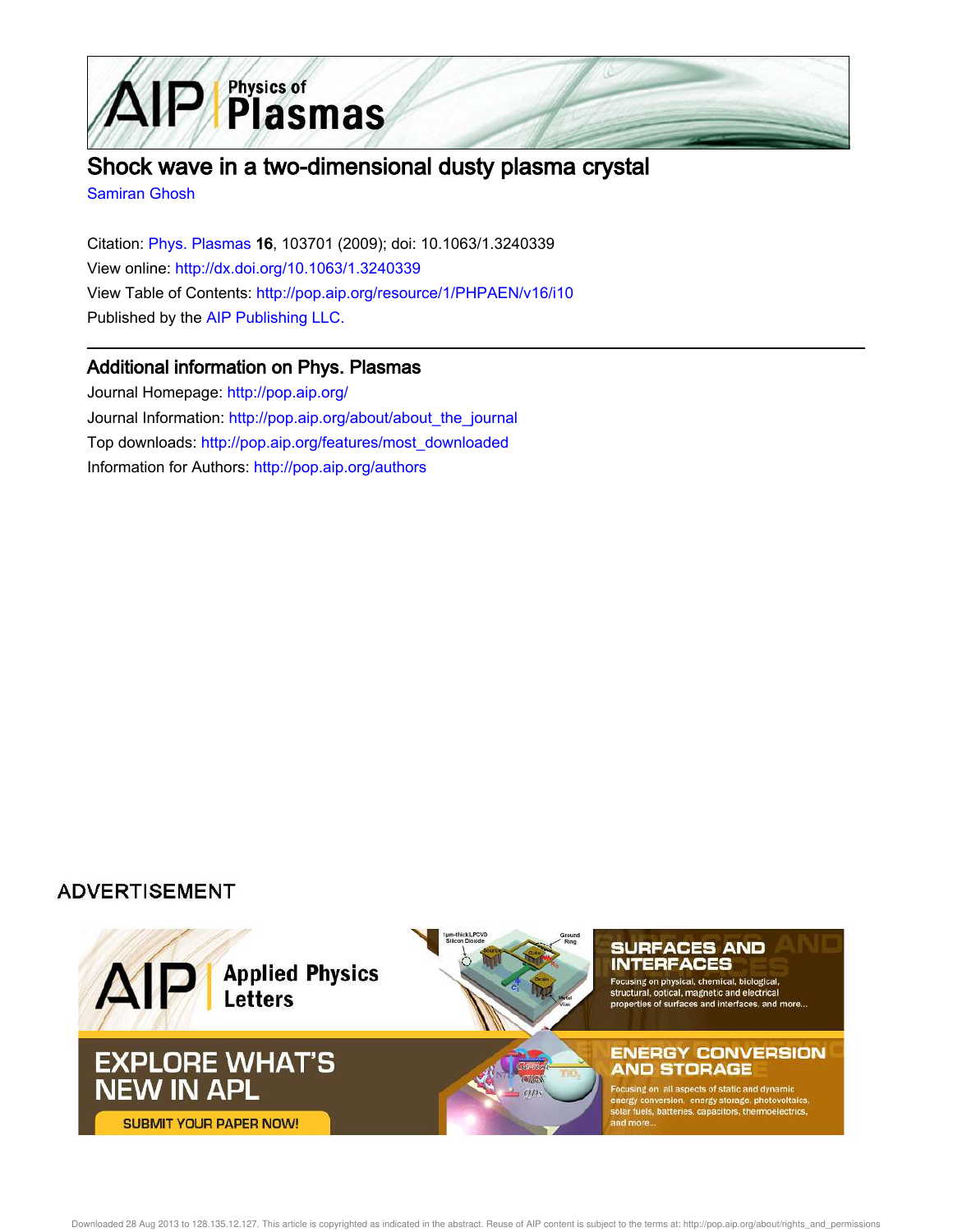# **Shock wave in a two-dimensional dusty plasma crystal**

Samiran Ghosh<sup>a)</sup>

*Department of Applied Mathematics, University of Calcutta, 92 Acharya Prafulla Chandra Road, Kolkata 700 009, India*

Received 21 July 2009; accepted 8 September 2009; published online 8 October 2009-

Two-dimensional (2D) shock structures of longitudinal dust lattice wave (LDLW) in a hexagonal Yukawa crystal are studied. The nonlinear evolution equation derived for dusty plasma crystal is found to be a 2D Burgers' equation, where the Burgers' term, i.e., the dissipation is provided by "hydrodynamic damping" due to irreversible processes that take place within the system. Analytical and numerical solutions of this equation on the basis of crystal experimental parameters show the development of compressional shock structures of LDLW in 2D dusty plasma crystal. The shock strength decreases (increases) with the increase in lattice parameter  $\kappa$  (angle of propagation of the nonlinear wave). The results are discussed in the context of 2D monolayer hexagonal dusty plasma crystal experiments. © *2009 American Institute of Physics*. doi:10.1063/1.3240339

#### **I. INTRODUCTION**

Dusty plasma crystals can be created by adding spherical macroscopic (micron-sized) dust particles to ion-electron plasma. The dust particles then charge up (by collecting ions and electrons) to a large negative (usually) charge  $Q$  (as electron thermal velocity is much greater than that of ion) and form "complex plasma." Complex plasmas can exist in solid, liquid, and gaseous states and exhibit phase transition.<sup>1</sup> Dust particles interact with each other collectively and their repulsive interparticle potential is shielded by the ion-electron plasma, characterized by a Debye length  $\lambda_D$ . The dust particle coupling is measured by the parameter  $\Gamma$ (=Q<sup>2</sup>e<sup>-k</sup>/4 $\pi\epsilon_0\Delta T$ ), where  $\Delta$  is the lattice spacing (interdust spacing), *T* is the dust particle temperature, and  $\kappa (= \Delta/\lambda_D)$  is the lattice parameter. When the dust particle potential energy exceeds its kinetic energy, i.e.,  $\Gamma \gg 1$ , the plasma becomes strongly coupled and forms ordered structures.<sup>1</sup> The formation and dynamics of dusty plasma crystals ( $\Gamma > \Gamma_{\rm cr}$ ) have been investigated in various laboratory experiments.<sup>2</sup>

Different wave modes can exist in dusty plasma crystals. In one-dimensional (1D) dusty plasma crystals, theory predicts compressional dust lattice waves<sup>4,5</sup> (DLWs) and transverse vertical waves.<sup>6</sup> In a two-dimensional (2D) lattice, longitudinal (compressional),<sup>7</sup> transverse shear,<sup>8,9</sup> and sloshing<sup>10</sup> modes were observed in laboratory experiments. All these wave modes are the elastic deformations of lattice. The most surprising discovery was the realization that the dusty plasma crystals sustain the nonlinear coherent structures. In 2D lattice, nonlinear phenomena such as formation of Mach cones or wakes, solitons, wave-wave interactions, and shocks were observed in experiments. $11-15$  Previously, both experimental observations $^{16}$  and theoretical investigations<sup>17,18</sup> revealed that shock wave also exist in weakly coupled  $(\Gamma \ll 1)$  dusty plasma and even in strongly coupled quasicrystal state  $(1 \leq \bar{\Gamma} \leq \Gamma_{cr})$ .<sup>19</sup>

It is seen that in the absence of any dissipation, competition between the wave breaking nonlinearity and dispersion of waves can lead to the appearance of solitons in monolayer hexagonal 2D dusty plasma crystal. $^{20,21}$  However, it is well known that in the presence of dissipation, shock wave is generated due to the balancing between the nonlinearity and the combined action of dispersion and dissipation. In case of small but finite amplitude wave, when the dissipation dominates over dispersion, the shock is described by the Burgers' equation (no dispersion),  $22,23$  which exhibits monotonic shock structure, whereas the shock is described by Korteweg-de Vries-Burgers' equation (both dissipation and dispersion),<sup>23</sup> which exhibits oscillatory shock structure when dissipation is weak. Recently, both the monotonic shock structure (no dispersion) $^{24}$  and the oscillatory shock structure (both dissipation and dispersion) $^{25}$  of longitudinal DLW in 1D lattice have been investigated. However, the shock wave propagation characteristics in 2D lattice are still to be investigated.

In this paper, the shock propagation characteristics of small but finite amplitude longitudinal DLW in a monolayer hexagonal 2D dusty plasma crystal are studied when dissipation is strong. The "hydrodynamic damping" that arises due to finite velocity of the internal motion of the system is proposed to be a possible mechanism for the shock wave in monolayer hexagonal 2D dusty plasma crystal. It is shown that the nonlinear LDLW is governed by a 2D Burgers' equation. The implications of the results with the shock experiment<sup>15</sup> in 2D dusty plasma crystal are also discussed.

The paper is organized in the following manner. Section II contains the theoretical model with physical assumptions. The 2D Burgers' equation that describes the propagation of nonlinear DLW is derived in Sec. III. Section IV deals with the steady state (traveling wave) solution of the nonlinear equation. The numerical solutions on the basis of experimental plasma parameters are explained in Sec. V. Finally, a summary of the results in connection with the shock wave experiment is presented in Sec. VI.

1070-664X/2009/16(10)/103701/6/\$25.00

Electronic mail: sran\_g@yahoo.com.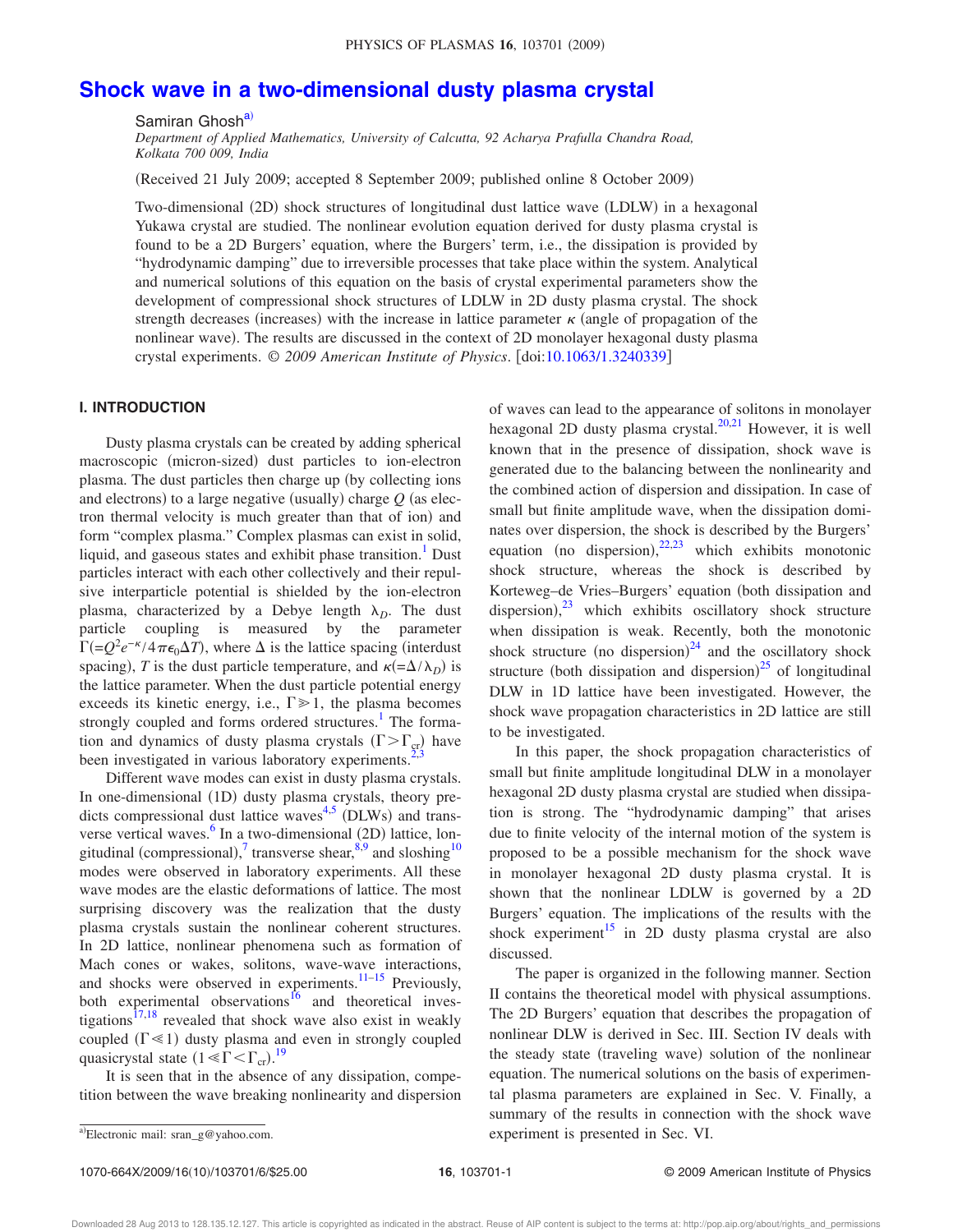

FIG. 1. Elementary monolayer hexagonal 2D crystal centered at  $(n,m)$  with lattice spacing  $\Delta$ . The quasilongitudinal wave propagation vector makes an angle  $\phi$  with the *x*-axis.

#### **II. PHYSICAL ASSUMPTIONS: THEORETICAL MODEL**

The physical assumptions to formulate the problem theoretically are the following:

 $(i)$  The dusty plasma consists of electrons, ions, and small particles of solid matter, i.e., the dust grains. The dust grains gain negative charge *Q* and the mass of it is *m<sup>d</sup>* . A monolayer 2D hexagonal lattice structure is considered (Fig. 1). In the unperturbed situation, the particle coordinate is  $(x_s = \Delta(n + m/2))$ ,  $y_s$  $=m\sqrt{3}\Delta/2$ , where  $\Delta$  is the interdust distance, i.e., lattice spacing and  $s = (n, m)$  denotes a pair of integers such that  $s = \{(0, \pm 1), (\pm 1, 0), (1, -1), (-1, 1)\}$ . The interaction potential between each particle is the Yukawa potential $^{26}$  and the corresponding interdust force between *s*th and *s´*th particle is

$$
\vec{F}_{\vec{s},s} = -\vec{\nabla}_{r_s} \left[ \frac{Q^2 \exp\left(-\frac{r_{\vec{s},s}}{\lambda_D}\right)}{4\pi\epsilon_0 r_{\vec{s},s}} \right]
$$
\n
$$
= \frac{Q^2 \exp\left(-\frac{r_{\vec{s},s}}{\lambda_D}\right)}{4\pi\epsilon_0 r_{\vec{s},s}} \left(\frac{1}{\lambda_D} + \frac{1}{r_{\vec{s},s}}\right) \left(\frac{\vec{r}_{\vec{s}} - \vec{r}_{s}}{r_{\vec{s},s}}\right), \tag{1}
$$

where  $r_{\hat{s},s} = |\vec{r}_{\hat{s},s}| = |\vec{r}_{\hat{s}} - \vec{r}_{s}|$  and  $\lambda_D$  is the plasma Debye Length. All  $Q$ ,  $m_d$ , and  $\lambda_D$  are assumed to be constant. In the presence of weak external force, it is assumed that  $\vec{r}_{s,s} = \vec{r}_{s,s}(0) + \vec{D}(s, s)$ , where  $\vec{r}_{s,s}(0)$  is the relative equilibrium position and  $\vec{D}(\vec{s},s)$  is the relative displacement of the *s*th lattice. Note that  $\vec{D}(\vec{s}, s) = [d_i(\vec{s})]$  $-d_l(s)\hat{x} + [d_l(s) - d_l(s)]\hat{y}$ , where  $d_l(\cdots)$  and  $d_l(\cdots)$ 

are, respectively, the longitudinal and transverse displacement components.

- $(ii)$  Experimental observations, 2D molecular dynamics simulation<sup>11</sup> and theoretical investigation<sup>13</sup> reveal that, for glow-discharge plasma, the nearest neighbor approximation is well justified for 2D monolayer hexagonal dusty plasma crystals for lattice parameter  $\kappa = \Delta/\lambda_D$ ) > 1. Thus here it is assumed that  $\Delta > \lambda_D$ , i.e.,  $\kappa > 1$ , so that the dust particles in this monolayer 2D hexagonal crystal interact with their six nearest neighbor.
- $(iii)$  The waves in a crystals are the elastic deformation of the lattice. In the actual motion, the elastic body is not in thermodynamic equilibrium at every instant because of finite velocity of internal motion of the system. Therefore, processes will take place within the system, which tends to return the elastic body to thermodynamic equilibrium and as a result the motion becomes irreversible. This indicates energy dissipation takes place within the system, which may be referred to, as in fluids, as hydrodynamic damping or "viscosity."<sup>27</sup> The corresponding dissipative force can be expressed through the following discrete relation:24,25

$$
\vec{F}_{s,s}(\text{diss}) = m_d \nu_{\text{diss}} \frac{\partial \vec{D}(s,s)}{\partial t}
$$
\n
$$
= m_d \nu_{\text{diss}} \frac{\partial \{[d_l(s) - d_l(s)]\hat{x} + [d_l(s) - d_l(s)]\hat{y}\}}{\partial t},
$$
\n(2)

where  $\nu_{\text{diss}}$  is the damping (hydrodynamic) frequency. This hydrodynamic damping mechanism is suggested for the generation of shock wave in 2D dusty plasma crystals.

 $(iv)$  For strong dissipation, to incorporate the above dissipative effects, it is assumed that the hydrodynamic damping frequency  $v_{\text{diss}}$  is large but finite compared to the dust lattice frequency  $\omega_L (= C_{DL}/\Delta)$ , where

$$
C_{DL} = \sqrt{\frac{Q^2 e^{-\kappa} (\kappa^2 + 2\kappa + 2)}{4\pi \epsilon_0 m_d \kappa \lambda_D}}
$$
(3)

is the dust lattice speed in the nearest neighbor approximation. $4,12$ 

 $(v)$ An external force  $\left[=\vec{F}_{s,s}(\text{ext})\right]$  is often introduced in complex plasma experiments $^{12,14,15}$  for the initial laser excitation and/or the parabolic confinement. However, for the first step this force term is to be omitted in the present model. Also note that the damping due to neutral drag is to be omitted as the neutral drag does not play any direct role in the formation of nonlinear structures such as soliton<sup>20</sup> and shock<sup>24,25</sup> in dusty plasma crystal, but plays a predominant role in the life and death of soliton and shock.

Downloaded 28 Aug 2013 to 128.135.12.127. This article is copyrighted as indicated in the abstract. Reuse of AIP content is subject to the terms at: http://pop.aip.org/about/rights\_and\_permissions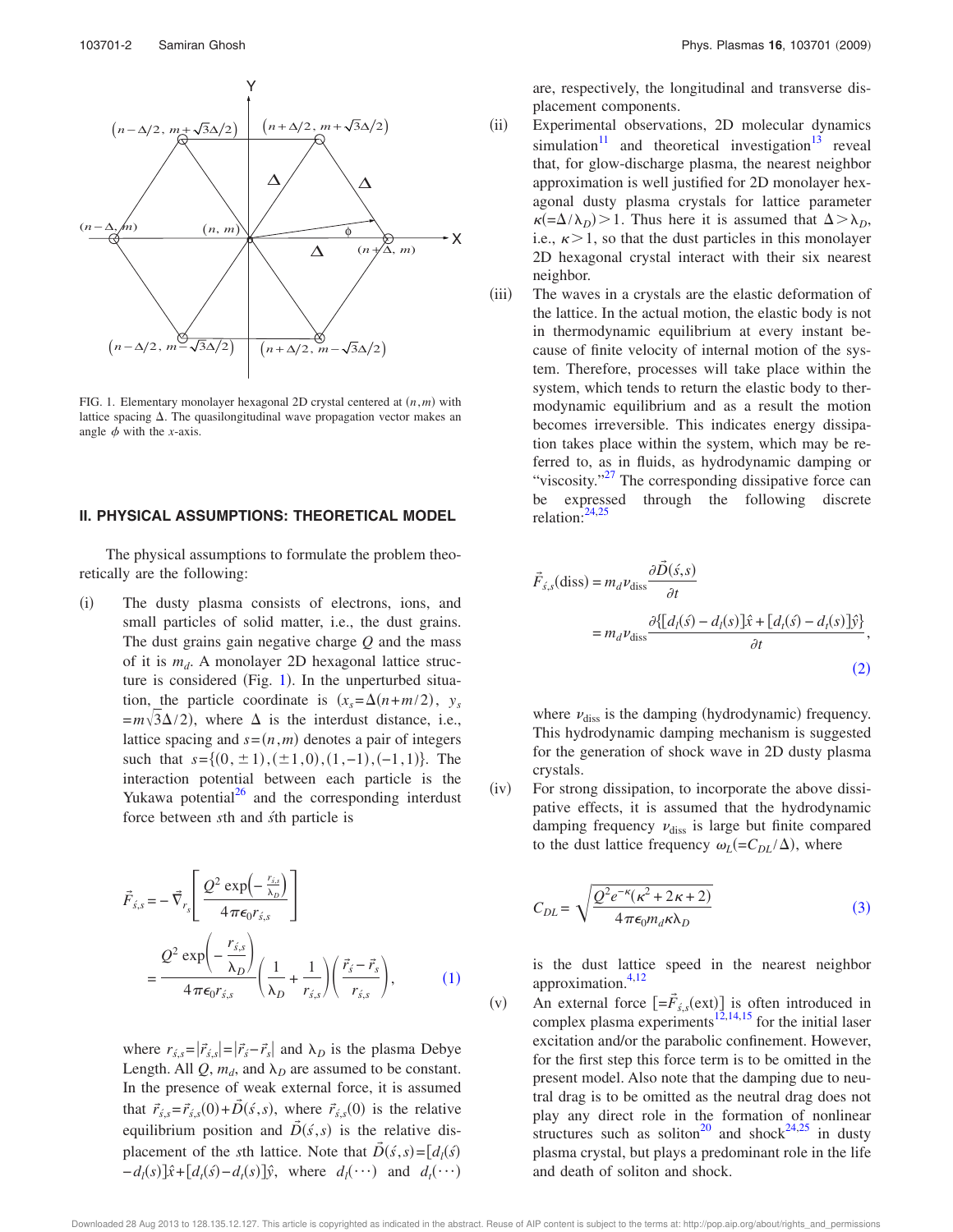### **III. EVOLUTION EQUATION: 2D NONLINEAR WAVE EQUATION**

The foregoing assumptions lead to the following equation of motion of the *s*th particle in the *X*-direction and *Y*-direction:

$$
\frac{\partial^2 d_l}{\partial t^2} = \frac{\left(\sum_{s \neq s} F_{s,\hat{s}}\right)_x}{m_d} + \nu_{\text{diss}} \frac{\partial \left[\sum_{s \neq s} \vec{D}(\hat{s}, s)\right]_x}{\partial t},
$$
\n
$$
\frac{\partial^2 d_t}{\partial t^2} = \frac{\left(\sum_{s \neq s} F_{s,\hat{s}}\right)_y}{m_d} + \nu_{\text{diss}} \frac{\partial \left[\sum_{s \neq s} \vec{D}(\hat{s}, s)\right]_y}{\partial t},
$$
\n(4)

where  $s, \, \acute{s} \in \{(0, \pm 1), (\pm 1, 0), (1, -1), (-1, 1)\}$ . In order to study the propagation characteristics of small but finite amplitude quasilongitudinal nonlinear DLW, the following stretched coordinates are introduced:

$$
\xi = \epsilon \frac{(x - Vt)}{\Delta}, \quad \eta = \epsilon^{3/2} \frac{y}{\Delta}, \quad \tau = \epsilon^2 \omega_L t,\tag{5}
$$

where  $\epsilon$  is a small parameter that indicates the magnitude of the rate change and *V* is the wave velocity. It is to be noted that, in such a quasilongitudinal wave, the transverse displacements has a higher-order smallness than the amplitude of longitudinal displacements  $(d_t = \sqrt{\epsilon}d_t)$  and thus the dependent variables  $(d_l, d_l)$  are expanded in powers of  $\epsilon$  in the following way:

$$
d_l = d_l^{(0)}(\xi, \eta, \tau) + \epsilon d_l^{(1)} + \cdots; d_l = \epsilon^{1/2} d_l^{(0)}(\xi, \eta, \tau) + \epsilon^{3/2} d_l^{(1)} + \cdots; \quad \frac{\partial d_l^{(0)}}{\partial \xi} = \Delta u.
$$
 (6)

Also due to the assumption (iv) for the consistent perturbation, it is assumed that

$$
\bar{\nu_{\text{diss}}} = \frac{\nu_{\text{diss}}}{\omega_L} \sim O(1). \tag{7}
$$

To consider the continuum approximation, it is assumed that the characteristic scale length  $L$  (the typical scale length of the wave form that can be the width of a pulse or the wavelength of a sinusoidal wave) is much larger than the lattice spacing  $\Delta$  so that  $s=(n,m)$  can be considered as quasicontinuous variable (coordinate). Expansion of  $D(s, s)$  in Taylor's series retaining the terms  $O(\Delta/L)^4$  (Refs. 20 and 21) in the nearest neighbor approximation and substitution of Eqs.  $(5)$ – $(7)$  in Eqs.  $(1)$  and  $(4)$  yields the following relations in the lowest order of  $\epsilon$ :

$$
V^2 = \frac{9}{8} C_{DL}^2 \Rightarrow V = \pm \frac{3}{2\sqrt{2}} C_{DL}
$$
 (8)

and

$$
\frac{\partial^2 d_t^{(0)}}{\partial \xi^2} = \frac{\partial^2 d_l^{(0)}}{\partial \xi \partial \eta}.
$$
\n(9)

Finally, the usual perturbation analysis yields [keeping the terms  $O(\epsilon^3)$ ] the following (nondimensional) 2D Burgers' equation:

$$
\frac{\partial}{\partial \xi} \left[ \frac{\partial u}{\partial \tau} - \Lambda u \frac{\partial u}{\partial \xi} - \mu \frac{\partial^2 u}{\partial \xi^2} \right] + \gamma \frac{\partial^2 u}{\partial \eta^2} = 0, \tag{10}
$$

where

$$
\Lambda = \frac{3}{16\sqrt{2}} \left[ \frac{2\kappa^3 + 5\kappa^2 + 10\kappa + 10}{\kappa^2 + 2\kappa + 2} \right], \quad \gamma = \frac{3}{4\sqrt{2}}, \tag{11}
$$

and

$$
\mu = \frac{3\,\overline{\nu}_{\text{diss}}}{4} = \frac{3}{4} \left( \frac{\nu_{\text{diss}}}{\omega_L} \right). \tag{12}
$$

The expression for coefficient of nonlinearity  $\Lambda$  [Eq. (11)] shows that it increases with the increase in the lattice parameter  $\kappa$ . The above Eq. (12) shows that the Burgers' term  $\mu \propto \bar{\nu}_{\text{diss}}$ , i.e., proportional to normalized hydrodynamic damping frequency. Thus the Burgers' term originates from the hydrodynamical damping. The presence of Burgers' term in Eq.  $(10)$  implies the possibility of existence of shock structure and hence the dissipative effect due to hydrodynamic damping is responsible for the generation of shock wave in 2D complex (dusty) plasma.

#### **IV. STEADY STATE SOLUTION: TRAVELING WAVE SOLUTION**

The 2D Burgers' Eq.  $(10)$  is analytically exactly solvable. To find the steady state (traveling wave) solution of Eq. (10), it is assumed that  $u(\xi, \eta, \tau)$  depends on  $(\xi, \eta, \tau)$ , through  $\chi$ , where  $\chi$  is defined by

$$
\chi = V_f \tau - \xi - p \eta = \frac{\epsilon}{\Delta} \left[ C_{DL} \left( \frac{3}{2\sqrt{2}} + \epsilon V_f \right) t - x - \sqrt{\epsilon} p y \right],
$$
\n(13)

where  $V_f$  is the velocity of the moving wave front and  $p$  is related to  $\phi$  by tan  $\phi = \sqrt{\epsilon p}$ , so that  $\phi$  is the angle between the direction of propagation and *x*-axis. The Mach number *M*, which is the ratio of nonlinear wave velocity to linear wave velocity, is given by

$$
M = \frac{C_{DL}(3/2\sqrt{2} + \epsilon V_f)}{C_{DL}} = 1.1 + \epsilon V_f \gg 1.
$$
 (14)

Now the transformation of Eq. (10) to the wave frame  $\chi$  [Eq.  $(13)$ ] and integration of the transformed equation with respect to  $\chi$  subject to the boundary conditions *u*,  $du/d\chi$ , and  $d^2u/d\chi^2$ , all→0 at  $\chi \rightarrow -\infty$  yields the following traveling wave solution:

$$
u = -\frac{(V_f + \gamma p^2)}{\Lambda} \left[ 1 + \tanh\left(\frac{\chi}{\delta}\right) \right],\tag{15}
$$

where  $\delta$  is the shock width (shock transition width region<sup>23</sup>) and is given by

$$
\delta = \frac{2\mu}{\left[\gamma \tan^2 \phi + (M - 1.1)\right]}.
$$
\n(16)

The shock strength (shock height) is given by the following relation:

Downloaded 28 Aug 2013 to 128.135.12.127. This article is copyrighted as indicated in the abstract. Reuse of AIP content is subject to the terms at: http://pop.aip.org/about/rights\_and\_permissions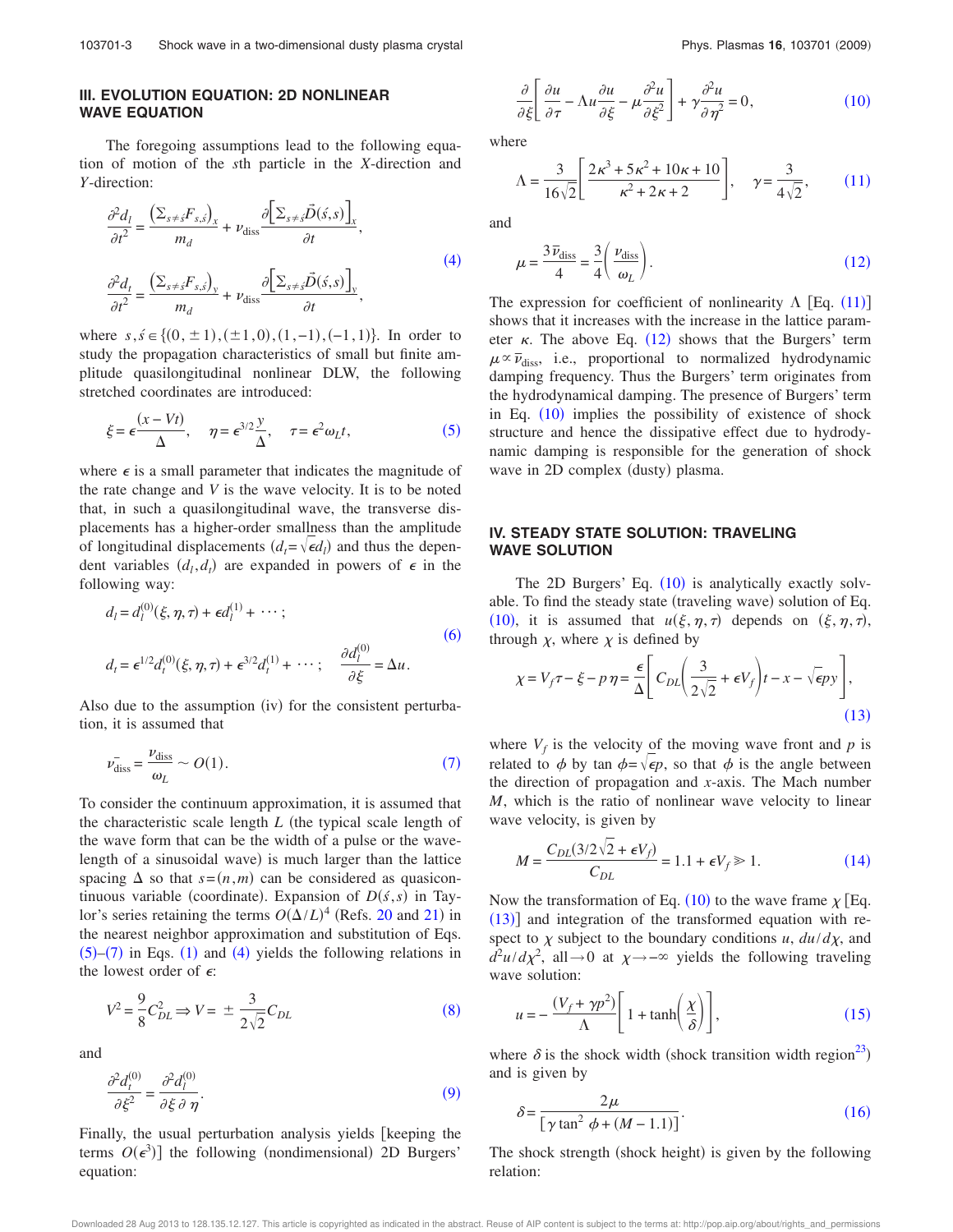$$
\epsilon(u_{\chi=\infty} - u_{\chi=\infty}) = \epsilon u_{\chi=\infty} = -\epsilon \frac{2(V_f + \gamma p^2)}{\Lambda}
$$

$$
= -\frac{2}{\Lambda} [\gamma \tan^2 \phi + (M - 1.1)]. \tag{17}
$$

Let us now briefly consider the applicability condition for the continuum approximation considered. The continuum approximation to study the shock propagation characteristics in dusty plasma crystals is valid only if the characteristic scale length is much larger than the lattice spacing  $\Delta$ . The natural scale length *L* (normalized by  $\Delta$ ) of the system considered is defined as

$$
L = \left| u / \left( \frac{du}{d\chi} \right)_0 \right| = \delta \left| 1 + \tanh \left( \frac{\chi}{\delta} \right) \right|.
$$
 (18)

This shows that the characteristic scale length is proportional to the shock width  $\delta$  and in the asymptotic limit  $L=2\delta$ . Thus it is justified to assume

$$
L \approx \delta. \tag{19}
$$

The continuum approximation is valid only if

$$
L \approx \delta \gg 1 \Rightarrow \bar{\nu_{\text{diss}}} = \frac{\nu_{\text{diss}}}{\omega_L} \gg \frac{2}{3} [\gamma \tan^2 \phi + (M - 1.1)].
$$
\n(20)

#### **V. NUMERICAL SOLUTION: SHOCK STRUCTURE**

To analyze the analytical results numerically, the following representative dusty plasma crystal experimental parameters are used:<sup>11</sup>  $\Delta = 256 \mu m$ , dust grain radius  $a = 5.45 \mu m$ ,  $m_d = 5.57 \times 10^{-13}$  kg,  $Q = 1.6 \times 10^4 e$ , and  $\lambda_D = 124$  and 100  $\mu$ m. The other plasma parameters are  $C_{DL}$ =23 mm s<sup>-1</sup>,  $\omega_L$ =90.49 s<sup>-1</sup>,  $\kappa$ =2.1 for  $\lambda_D$ =124  $\mu$ m and  $C_{DL}$ =21 mm s<sup>-1</sup>,  $\omega_L$ =80.33 s<sup>-1</sup>, and  $\kappa$ =2.6 for  $\lambda_D = 100 \mu$ m. The angles of propagation are  $\phi = 5^{\circ}$  and 20°.

To justify scaling  $(7)$  [assumption  $(iv)$ ] and the con $t$ inuum approximation criteria  $(20)$ , it is chosen that  $\bar{\nu}_{diss} = 5(\nu_{diss} = 5\omega_L)$ . On the basis of these plasma parameters, shock structures are shown in Fig. 2  $[(a)$   $M=2.1$  and  $(b)$  $M = 2.7$ . The transition from the far upstream value to the far downstream value is of monotonic nature.

The velocity of the particles moving in the wave is given by

$$
V_x = \frac{\partial d_l}{\partial t} = -\epsilon C_{DL} M u > 0,
$$
\n(21)

as Mach number  $M > 0$  and  $u < 0$  [Eq. (11);  $\Lambda > 0$ ]. The particles move forward in the direction of shock propagation. Thus for any value of  $(x, y)$  the velocity  $({\infty}-u)$  builds up from near zero value to a steady downstream value [Figs.  $2(a)$  and  $2(b)$ ]. The dust number density perturbation  $N_d$ (normalized in units of equilibrium dust density  $n_{d0}$ ) is related to  $u$  by<sup>28</sup>

$$
u \approx -N_d \Rightarrow V_x \approx \epsilon C_{DL} M N_d > 0. \tag{22}
$$

This corresponds to an increase in the particle number density as shock moves forward from upstream to downstream



FIG. 2. Shock profile of particle velocity ( $\propto -u$ ) in dusty plasma crystal. Mach numbers are (a)  $M=2.1$  and (b)  $M=2.7$ .

side and as a consequence the shock is compressive in nature in agreement with the experimental observations. $11,15$ 

Figures  $2(a)$  and  $2(b)$  shows the variations of particle velocity  $(\infty - u)$  with  $\chi$  for different Mach numbers and lattice parameters. Figures  $2(a)$  and  $2(b)$  are drawn for lattice parameter  $M = 2.1$  and  $M = 2.7$ . The dotted curves in the figures are drawn for  $\phi = 20^{\circ}$ , whereas solid curves are drawn for  $\phi = 5^{\circ}$ . All the curves in both the figures show that with the increase of lattice parameter  $\kappa$ , the shock strength (shock height) decreases, whereas shock strength increases with the increase in the angle of propagation  $\phi$ . It is also seen that the shock strength in Fig.  $2(b)$   $[M=2.7]$  is higher than that of Fig.  $2(a)$   $[M=2.1]$  and thus the shock strength increases with increase in Mach number. All these phenomena are clearly shown in Fig. 3, which shows the variation of magnitude of shock strength  $|\epsilon u_{\chi=\infty}|$  [Eq. (17)] with lattice parameter  $\kappa$  for different angles of propagation and Mach numbers.

Also note that as shock moves from upstream to downstream side in the crystal, the dust particles are energized by the passing of shock wave to

$$
E = \frac{1}{2}m_d u^2 = \frac{1}{2}m_d C_{DL}^2 M^2 |\epsilon u_{\chi=\infty}|^2.
$$
 (23)

The energy decreases with the increase in lattice parameter  $\kappa$ , whereas it increases with the increase in Mach number and angle of propagation of the wave as shown in Fig. 4.

Downloaded 28 Aug 2013 to 128.135.12.127. This article is copyrighted as indicated in the abstract. Reuse of AIP content is subject to the terms at: http://pop.aip.org/about/rights\_and\_permissions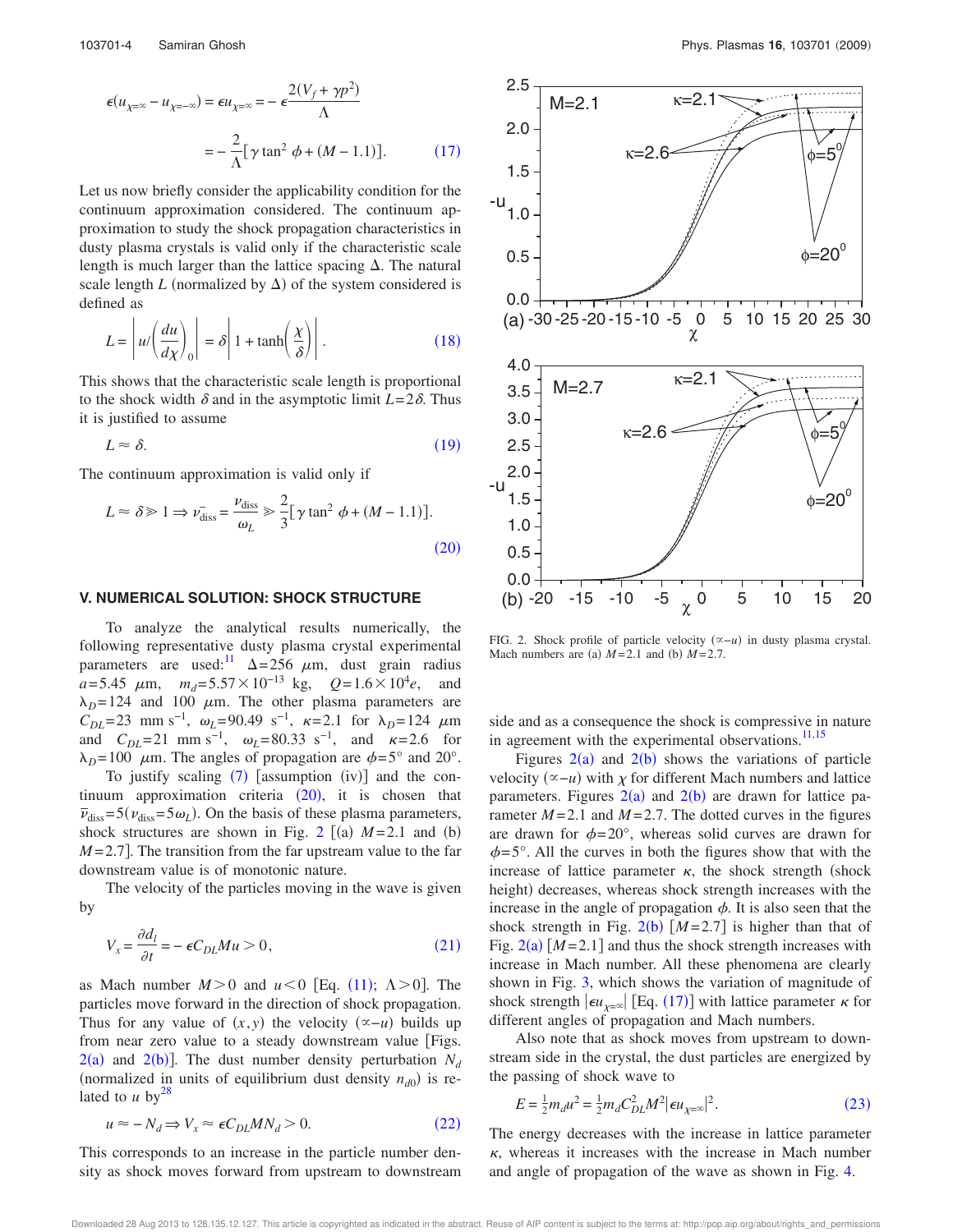

FIG. 3. Variations of magnitude of shock strength  $|\epsilon u_{\chi=\infty}|$  [Eq. (17)] with lattice parameter  $\kappa$  for different angles of propagation and Mach numbers.



FIG. 4. Variations of energy  $E$  [Eq.  $(23)$ ] to which dust grains are raised by the passing shock wave with lattice parameter  $\kappa$  for different angles of propagation and Mach numbers.

### **VI. DISCUSSIONS**

Discussions in connection with shock experiment and a summary of the results are presented in this section.

- $(a)$  It is shown that the hydrodynamic damping causes dissipation represented by the term  $\mu(\partial^2 u/\partial \xi^2)$  in the 2D Burgers' equation  $[Eq. (10)]$  describing the shock wave in a 2D complex (dusty) plasma.
- $(b)$  The numerical investigations on the basis of dusty plasma crystal experimental parameters show that the both shock strength and energy  $E$  (with suitable normalization) increases with the increase in Mach number  $(M)$  and angle of propagation  $(\phi)$ , whereas both decreases with the increase in lattice parameter (Figs. 3) and  $4$ ).
- $(c)$  The observed shock structure is of compressional type showing a considerable increase in dust density in qualitative agreement with the experimental observations.<sup>11,15</sup>
- $(d)$  From the present study, it is clear that as the shock moves forward from upstream to downstream in the dusty plasma crystal, the following physical phenomena occurs: (i) compression of dust density (shock is compressional) that implies the decrease in lattice spacing  $\Delta \approx (3/4 \pi n_{d0} N_d)^{1/3}$ , (ii) decrease in magnitude of dust charge on individual dust particles due to packing effect, $29$  (iii) increase in dust pressure, and (iv) energi-

zation of dust particles  $[Eq. (23), by passing shock$ wave], which implies the increase in kinetic temperature of dust particles. As a consequence of these physical phenomena the value of the dusty plasma coupling parameter  $\Gamma$  decreases as the shock moves forward in the crystal. Thus the shock can cause phase transition and hence the melting of dusty plasma crystal occurs which was observed in experiment on monolayer hexagonal 2D dusty plasma crystal.<sup>15</sup>

 $(e)$ The characteristic scale length  $L(\approx \delta) \ge 1$  for the specified plasma parameters. Thus *L* is much larger than the lattice spacing  $\Delta$  [Eq. (20)] for the gas-discharge plasma crystals experimental parameters and hence the continuum approximation is justified.

### **ACKNOWLEDGMENTS**

S.G. would like to thank Professor M. R. Gupta, Centre for Plasma Studies, Faculty of Science, Jadavpur University, Kolkata 700 032, India for his stimulating influence and helpful suggestions.

<sup>&</sup>lt;sup>1</sup>V. E. Fortov, A. V. Ivlev, S. A. Khrapak, A. G. Khrapak, and G. E. Morfill, Phys. Rep. 421, 1 (2005).

 $^{2}$ J. H. Chu and I. Lin, *Phys. Rev. Lett.* **72**, 4009 (1994); H. Thomas, G. E. Morfill, V. Demmel, J. Goree, B. Feuerbacher, and D. Mohlmann, *ibid.* 73, 652 (1994).